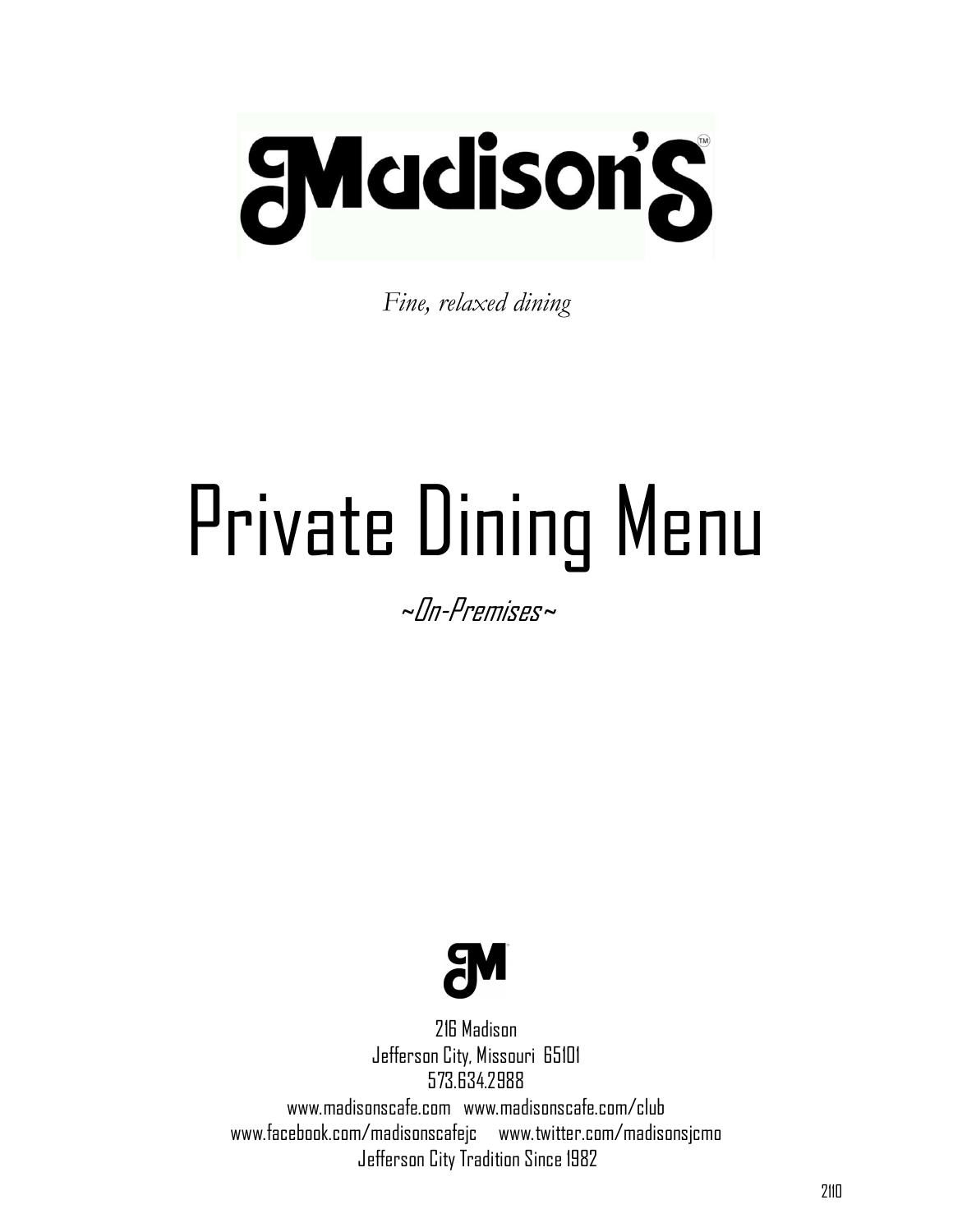#### **For All Your Special Occasions – Private Dining AM**

General Information

# **Our Private Dining Rooms**:

We have two Private Dining Rooms - a perfect setting for your meeting or celebration.

Each offers you the privacy so important to these occasions and each has its own relaxed style and intimacy. Our BANQUET Room seats up to 60 for butler style service or accommodates up to 120 for cocktail receptions. Our PPR Room seats up to 40 for butler style service or accommodates up to 80 for cocktail receptions.

# **Amenities**:

Complimentary WiFi, projector screens, table top podium, TV/DVD combo

For Butler Style services, a personalized menu is available, upon request, for each of your guests, Complimentary.

# **Special Notes**:

**For 25 or More Guests**:

If you have 25 or more guests, you must choose options from our **Private Dining Menu only.** For Butler Style Service, you mayselect up to four of the Luncheon (if a lunch) or Dinner (if a dinner) Butler Style options from which your quests may then choose their individual order *at the time of the event*. Pre-orders are notallowed. **N0 separate checks are allowed for 25 or more guests. If your party has 25 or more guests, you may not order from our regular Menu.**

# **For Less than 25 Guests:**

For anyone reserving either of our private dining rooms for *less* than 25 guests for Butler Style Serviceyou and your guests may choose to order from our complete and extensive regular Menu in lieu of our Private Dining Menu options. Please, no exceptions.

# **A confirmed number of guests must be received no later than 48 hours prior to the event.**

**There is a 10% variance on confirmed numbers of guests. You will be charged for a minimum of 90% of your confirmed number of guests. The extra food will/can be provided to you to take with you.**

**(For parties of less than 25 guests who are set up and approved for separate/individual checks, the person booking the event is asked to please advise each of their guests of the 18% auto-gratuity.)**

# **Room Charge, Minimum, Auto-Gratuity, Cancellation**

**♥There is a \$60 Room Charge for all private dining room events**.

**♥Minimum of \$250 in food purchases is required for a private room.**

**♥There is an 18% auto gratuity.** 

**♥Payment is expected the day of the event.**

**♥Cancellation: There is a \$100 Cancellation Fee charged on any event cancelled less than 48 hours prior to the event.**

# **Desire a dish not included on our Private Dining Menu?**

If you wish to discuss *alternative* culinary possibilities tailored to your needs and desires please ask for **Rob** for personalized Private Dining assistance for any menu items not found on this Menu.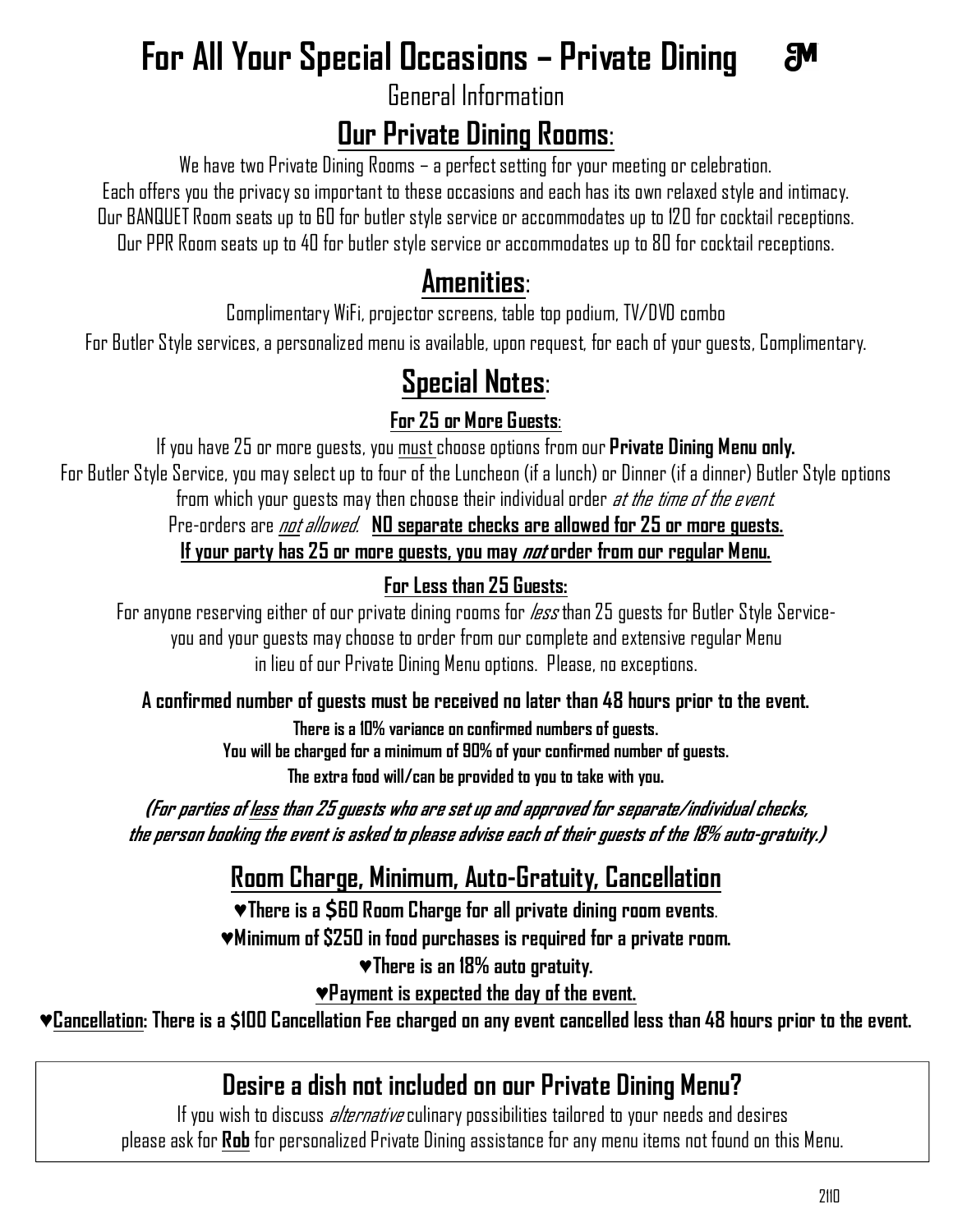# Private Dining Offerings **Hors D'Oeuvres/Appetizers**

(perfect for cocktail receptions; or before lunch or dinner offerings) **On Premises ~ Buffet Style Service ~ Lunch or Dinner**

> **Available Monday through Thursday 11 am – 9 pm Friday 11 am – 10 pm ~ Saturday 4:30 pm – 10 pm**

# **Meat and Cheese Tray**

roast beef, ham, turkey, American provel and pepper cheese with silver dollar rolls and condiments Serves 30-35 \$90

#### **Fresh Vegetable Tray**

variety of freshly cut garden vegetables served with ranch dressing Serves 30-35 \$65

#### **Whole Smoked Salmon Platter**

smoked salmon, cream cheese, mini-bagels, red onions, capers, hard boiled eggs Large Serves 60-80 \$250 Small Serves 35-45 \$125

#### **Shrimp Cocktail**

five pounds of shrimp, cocktail sauce (approximately 100 shrimp) \$ 150

#### **Medallions of Beef Tenderloin (filet mignon)**

2-3 oz Beef tenderloin medallions, silver dollar rolls, Horseradish sauce, condiment tray of : Leaf and Romaine lettuces, red onions, fresh tomatoes, pickles, black and green olives, Mayonnaise, Mustard Two per guest \$11/guest

#### **Cheese and Cracker Tray**

five pounds of cubed cheddar, pepper and provel cheeses served with assorted crackers Serves 40-50 \$60

#### **Antipasto Platter**

Hard salami, sweet capicola, thinly sliced pastrami, and prosciutto; grilled red and yellow peppers in a balsamic vinaigrette, capers, smoked cheddar and smoked gouda cheeses, green, black and Kalamata olives, with marinated artichoke hearts served with assorted crackers Large Serves 60-80 \$250 Small Serves 35-45 \$125

#### **Stuffed Mushrooms**

stuffed with crab meat, bread crumbs, topped with melted Swiss cheese Half Pan \$45 –serves up to 10 Full Pan \$90 – serves up to 20

#### **Zucchini Sticks**

tender, golden and delicious Half Pan \$40- serves up to 25 Full Pan \$80 – serves up to 60

#### **Potato Skins**

Topped with cheddar cheese, bacon bits served with sour cream Full Pan \$35 - serves up to 15

#### **Swedish Meatballs**

 $H$ alf Pan  $$50 -$ serves 40-50  $\,$  Full Pan  $$100 -$ serves 80-90

#### **Italian Meatballs**

served in our tomato Bolognese meat sauce Half Pan \$50 – serves 40-50 Full Pan \$100 – serves 80-90

#### **Chicken Wings**

tender wings spiced with our Louisiana hot sauce and butter Half Pan \$50 – serves 10-20 Full Pan \$100 – serves 30-40

#### **Salsiccia and Peppers**

Salsiccia grilled then sautéed in extra virgin olive oil, a hint of butter with fresh red, yellow and green peppers slices of white onion seasoned with fresh garlic, salt, pepper. Half Pan \$45 – serves 25 Full Pan \$90 – serves 50

# **Toasted Ravioli**

perfect dipped in our tomato Bolognese (meat) sauce Half Pan \$40 – serves 20-30 Full Pan \$80 – serves 40-50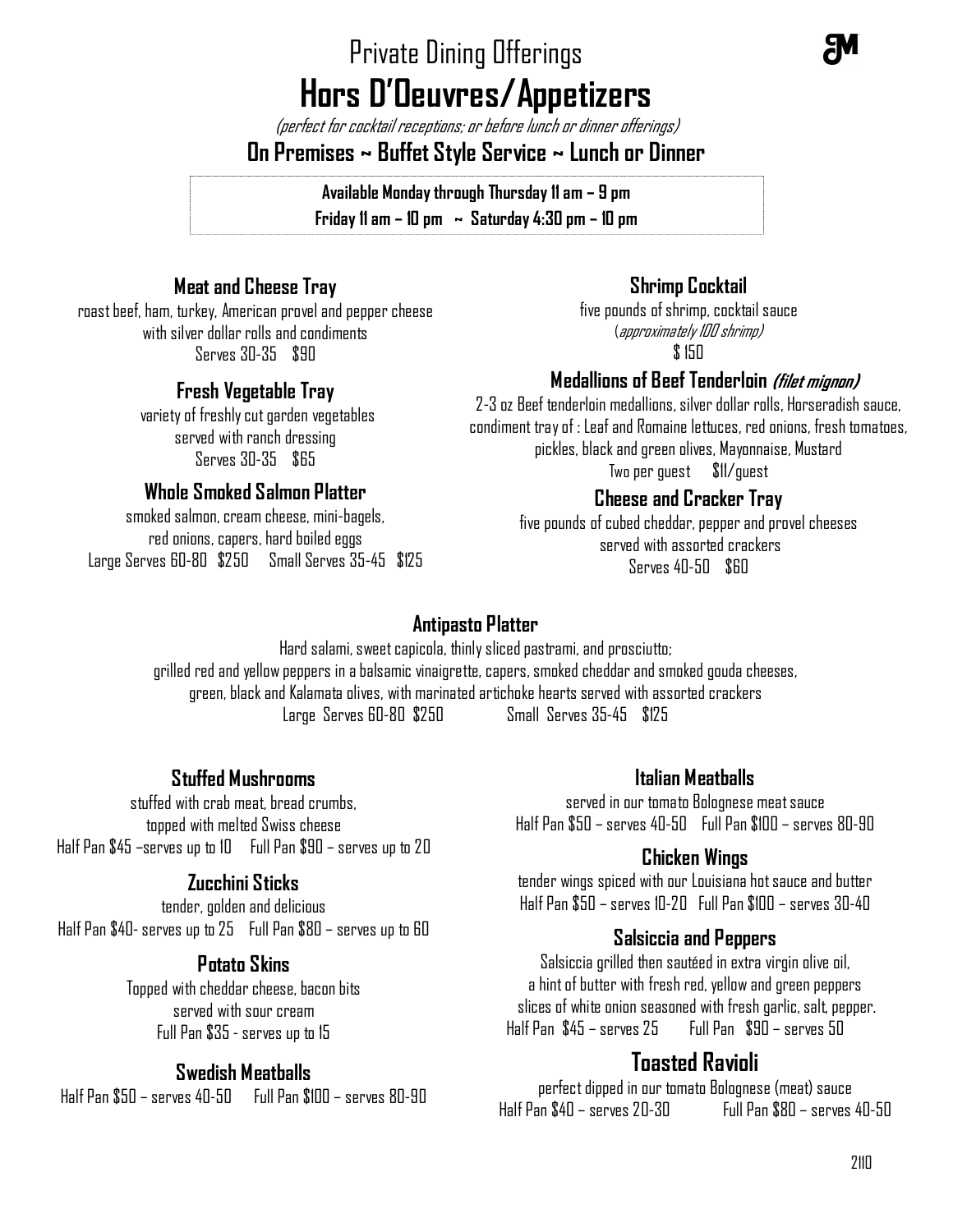# Private Dining Offerings **Butler Style Luncheon Service On-Premises Available Monday through Friday 11 am – 4 pm**

♥All entrees below are served with your choice of our House or Combination Salad, baked artisan bread, butter, and a non-alcoholic beverage of your choice**.**

#### **Chicken Cordon Bleu** 11.75

classic boneless breast of chicken stuffed with honey ham, Swiss and American cheeses, panko herbencrusted and baked to a golden brown, served in a light Dijon cream sauce

#### **Chicken Marsala** 11.75

boneless breast of chicken, lightly dusted with panko\*, sautéed and served in our marsala red wine sauce, topped with fresh sliced mushrooms. \*prefer charbroiled with no panko, please just tell your server.

## **Stuffed Chicken Piccata** 11.75

boneless breast of chicken, stuffed with our house-made seasoned bread crumbs, ham, chopped broccoli spears, baked to perfection, topped with our piccata sauce with melted provel

#### **Chicken Angeline** 11.75

boneless breast of chicken lightly panko encrusted\*, sautéed, served in our marinara chicken stock sauce, spiced with sweet basil, topped with fresh zucchini, tomatoes, mushrooms, onions and fresh parmigiana \*prefer charbroiled with no panko, please just tell your server.

#### **Chicken Mushroom** 11.75

boneless breast of chicken, lightly panko encrusted\*, sautéed and served in our white wine, lemon and butter sauce, topped with fresh mushrooms and melted provel \*prefer charbroiled with no panko, please just tell your server.

#### **Fillet of Sole 11.75**

seasoned panko encrusted fillet of sole, sautéed, served in a piccata sauce with melted provel cheese

#### **Manicotti** 11.75

two long tubular noodles, stuffed with ricotta cheese, baked in our Bolognese (meat) sauce, topped with our rich cream sauce and parmigiana

**Lasagna** 11.75 our classic four layer Lasagna, topped with our cream sauce

**Cannelloni** 11.75 long, thin tubular noodles stuffed with beef, veal; Bolognese sauce; rich cream sauce, parmigiana

#### **Side order of Fettuccine Al Fredo** 11.75

thin flat noodles, cream, butter, freshly grated parmigiana with chicken 13.25 with shrimp 13.75

#### **Side order of Cavatelli** 11.75

seashell shaped noodles, rich cream sauce, parmigiana, fresh garlic

#### **Side order of Spaghetti** 9.50

Side order of your choice of Spaghetti or Mostaccioli

#### **Side order of Mostaccioli** 9.50

short tubular noodles smothered in our Bolognese sauce, parmigiana

#### **Soup and Salad** 9.50

your choice of our House or Combination salad served with our soup of the day

#### **Large House, Large Combination, or Large Caesar Salad** 8.95/each

# **Salad Descriptions:**

**House**: iceberg and leaf lettuces, artichoke hearts, red onions, our own red wine vinaigrette, parmigiana **Combination**: iceberg lettuce, red onions, shredded provel, our own Creamy Italian dressing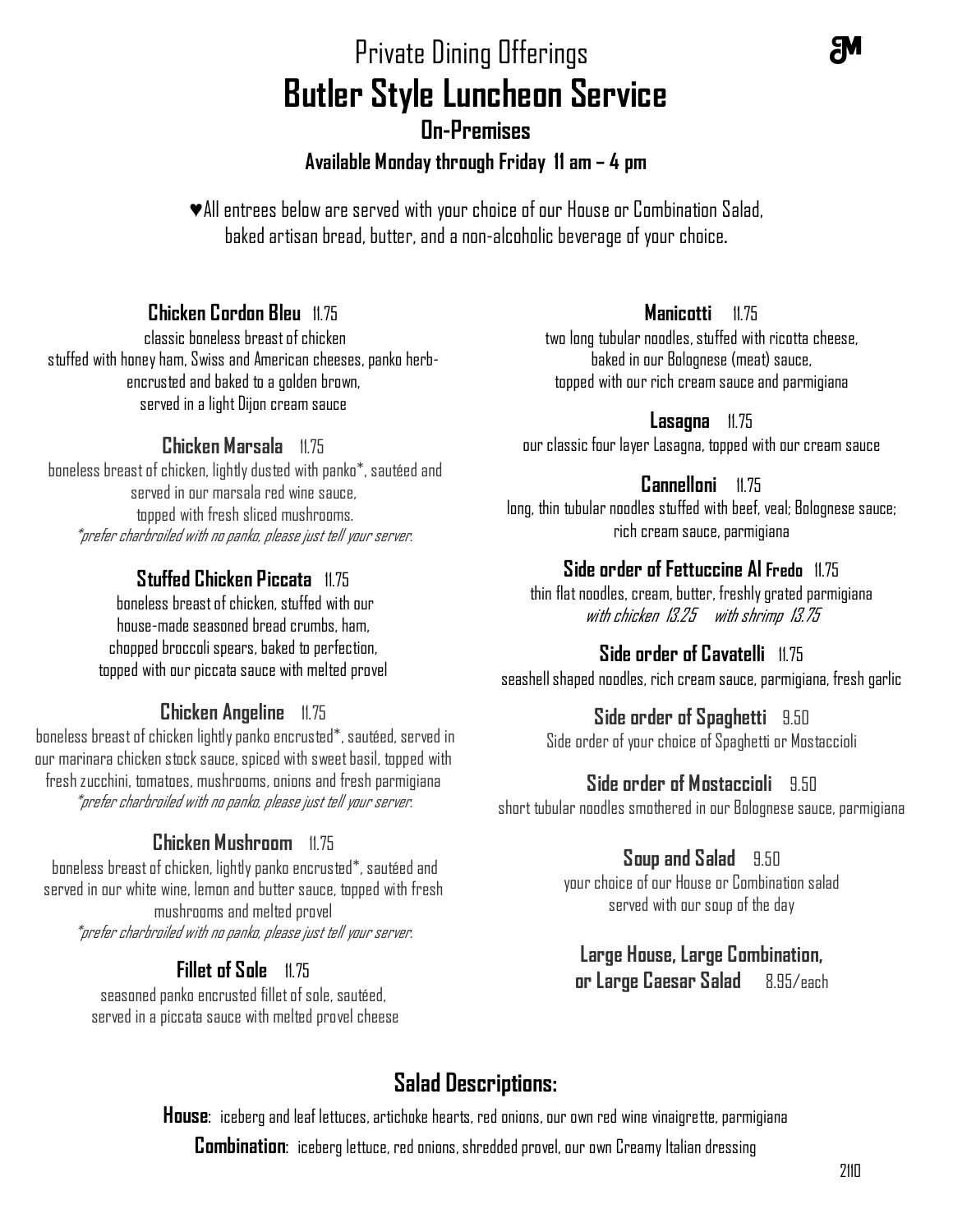# Private Dining Offerings **Butler Style Dinner Service On-Premises**

# **Available after 4 pm**

◆ All dinner features below are served with your choice of our House, Combination or Caesar salad, baked artisan bread, butter, a side of *cavatelli*\*, and a non-alcoholic beverage of your choice. *\*Sautéed green and yellow squash may be substituted for the cavatelli. Please just tell your server.* \*Note: A side dish of cavatelli is not provided with the pastas or the pork rib chop.

# **Beef Bordelaise** 38

8 ounce center hand-cut filet mignon charbroiled and served in our bordelaise red wine sauce, with fresh sliced mushrooms

## **Beef Mudega** 38

8 ounce filet mignon charbroiled and served in our white wine, lemon and butter sauce topped with fresh mushrooms, melted provel cheese, prosciutto ham

## **Filet Mignon** 37

8 ounce center hand-cut filet mignon charbroiled to your preference and topped with our unique house garlic steak butter

# **Charbroiled Prime Rib** 33

16 ounce aged choice prime rib charbroiled then baked, topped with our unique house garlicsteak butter

# **KC Strip Steak** 25

10-ounce choice hand-cut strip steak, charbroiled to your preference and topped with our house garlic steak butter

# **Grilled Salmon** 20

8 ounce salmon fillet grilled, topped with our spicy honey glaze, served with fresh broccoli

# **Cajun Seared Mahi Mahi** 20

Mahi Mahi fillet dusted with Cajun spices, pan seared served with our house-made orange-pineapple salsa, fresh broccoli

# **Bone-in Pork Rib Chop** 19

10 ounce bone-in pork rib chop, pan-seared and finished in the oven, served with smashed potatoes and fresh asparagus

#### **Veal Parmigiana** 19

a generous portion of thinly sliced milk-fed veal, lightly breaded, sautéed, topped with our Bolognese (meat) sauce, provel and parmigiana cheeses then baked to perfection

#### **Chicken Parmigiana** 19

boneless breast of chicken, lightly breaded then baked in our Bolognese sauce with provel and parmigiana

# **Chicken Cordon Bleu** 17.95

classic boneless chicken breast stuffed with honey ham, Swiss and American cheeses, gently panko-breaded and baked to a golden brown, served in a light Dijon cream sauce

#### **Chicken Agee** 19

boneless breast of chicken, lightly breaded\*, sautéed, served in a piccata sauce, provel cheese, prosciutto ham, fresh sliced mushrooms, broccoli sprinkled with a dash of crushed red pepper \*prefer charbroiled with nobreading, please just tell your server

## **Chicken Marsala** 19

boneless breast of chicken, lightly breaded\*, sautéed and served in our marsala red wine sauce, topped with fresh mushrooms \*prefer charbroiled with no panko breading, please just tell your server.

# **Fettuccini Alfredo** 18

thin flat noodles served in a lightly seasoned cream sauce, butter, fresh parmigiana *with chicken 19.50 with shrimp 20* 

# **Julie's Zesty Bowtie Pasta** 17

fresh yellow squash, zucchini, asparagus, red onions, mushrooms, tender pieces of oven baked chicken,sautéed in olive oil, fresh garlic, crushed red pepper, salt, pepper, with bowtie noodles and parmigiana

#### **Cannelloni** 15

two long thin tubular noodles stuffed with seasoned beef and veal, served in a bed of our Bolognese (meat) sauce, covered with our cream sauce and parmigiana

#### **Lasagna** 15

our classic four layer lasagna, topped with our rich cream sauce

#### **Manicotti** 15

two long thin tubular noodles stuffed with ricotta cheese, served in a bed of our Bolognese (meat) sauce, covered with our cream sauce and parmigiana

# **Cavatelli** 18

seashell shaped noodles, in a rich cream sauce, parmigiana, fresh garlic

# **Baked Mostaccioli** 18

short tubular noodles smothered in our Bolgonese sauce, baked with fresh provel and parmigiana